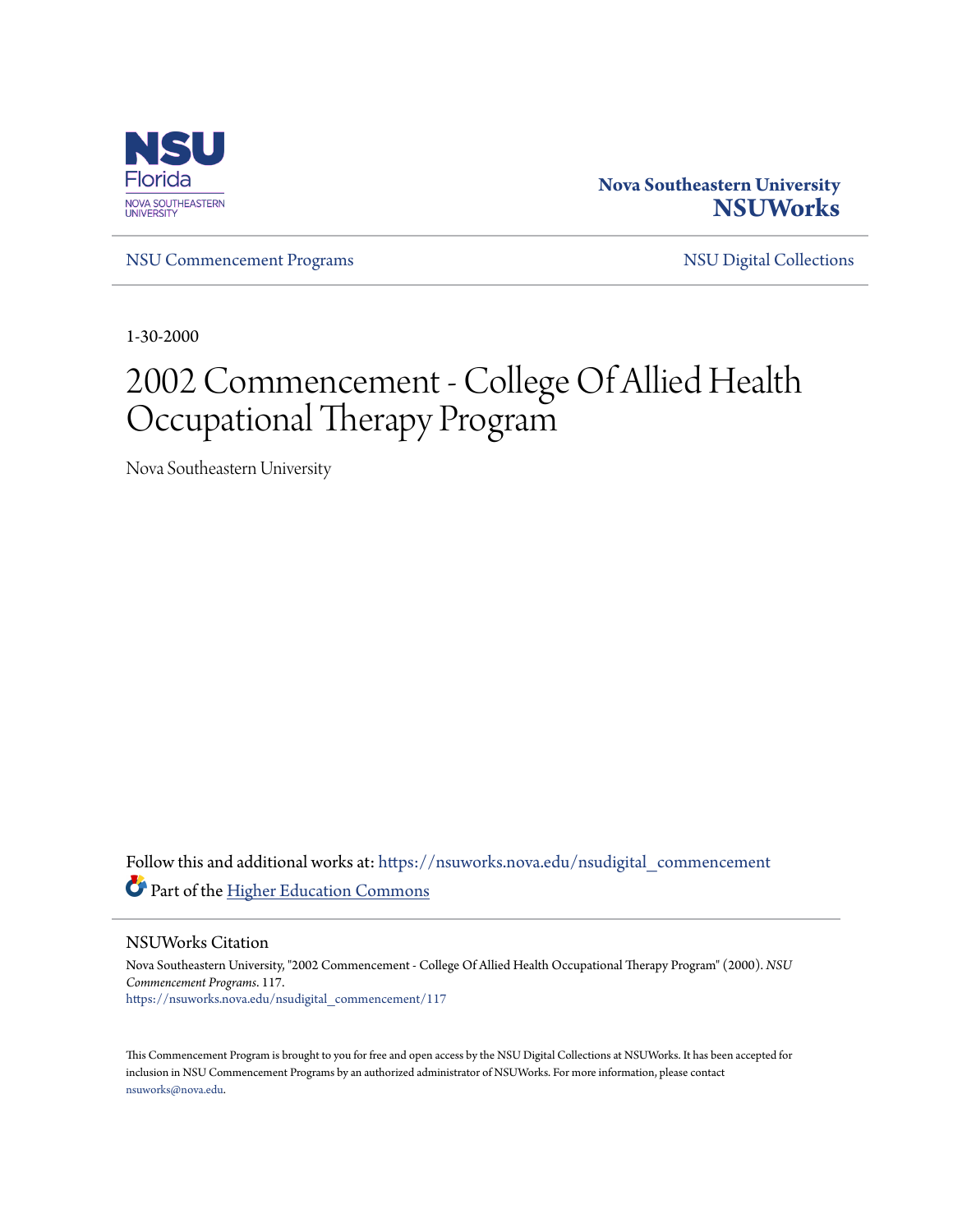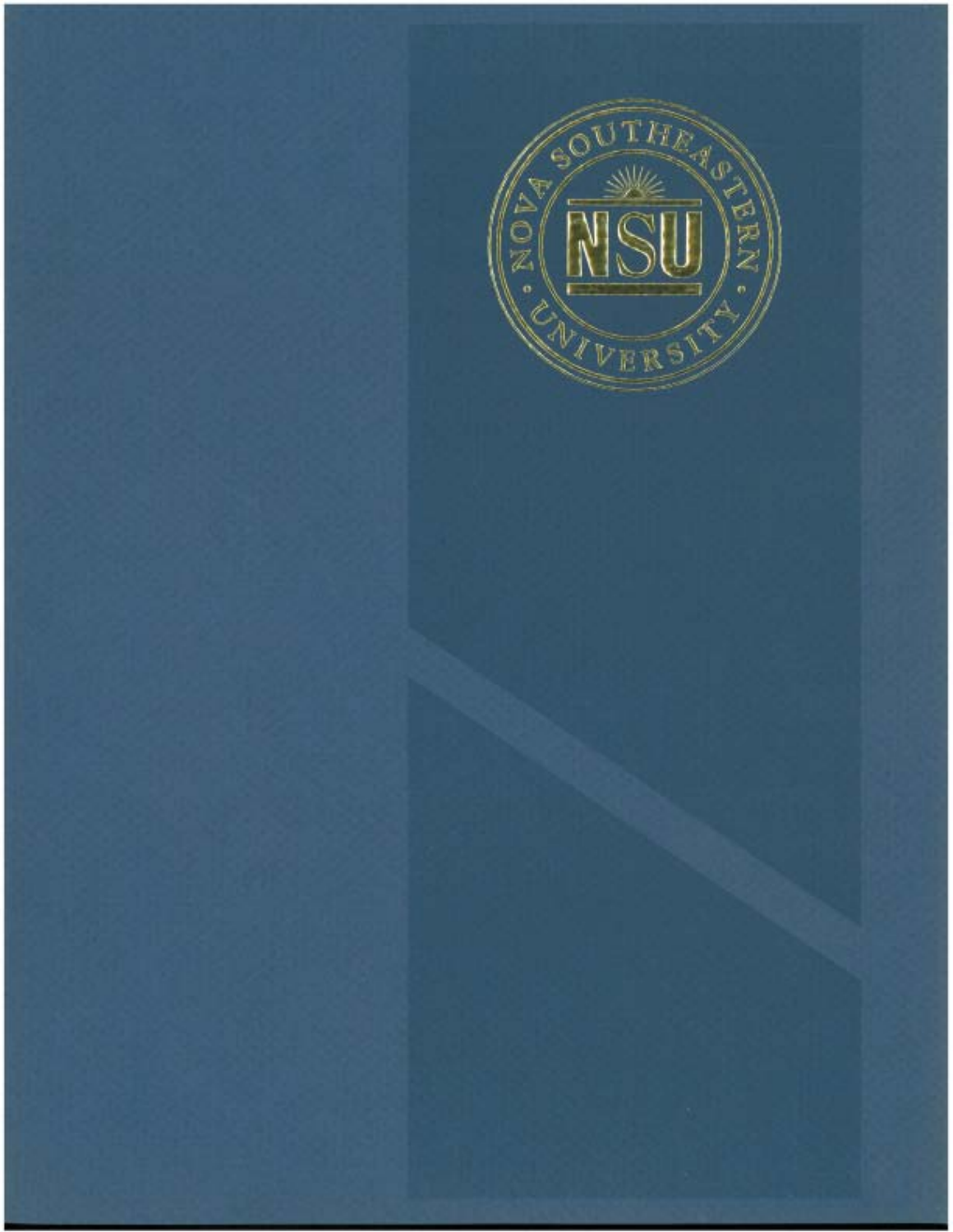# **HEALTH PROFESSIONS DIVISION**

*College of Osteopathic Medicine* + *College of Pharmacy College of Optometry* + *College of Allied Health College of Medical Sciences* + *College of Dental Medicine* 

# **NOVA SOUTHEASTERN UNIVERSITY COMMENCEMENT**

# **COLLEGE OF ALLIED HEALTH OCCUPATIONAL THERAPY PROGRAM**

*Sunday, January* 30, 2000 *Broward Center for the Performing Arts Fort Lauderdale, Florida*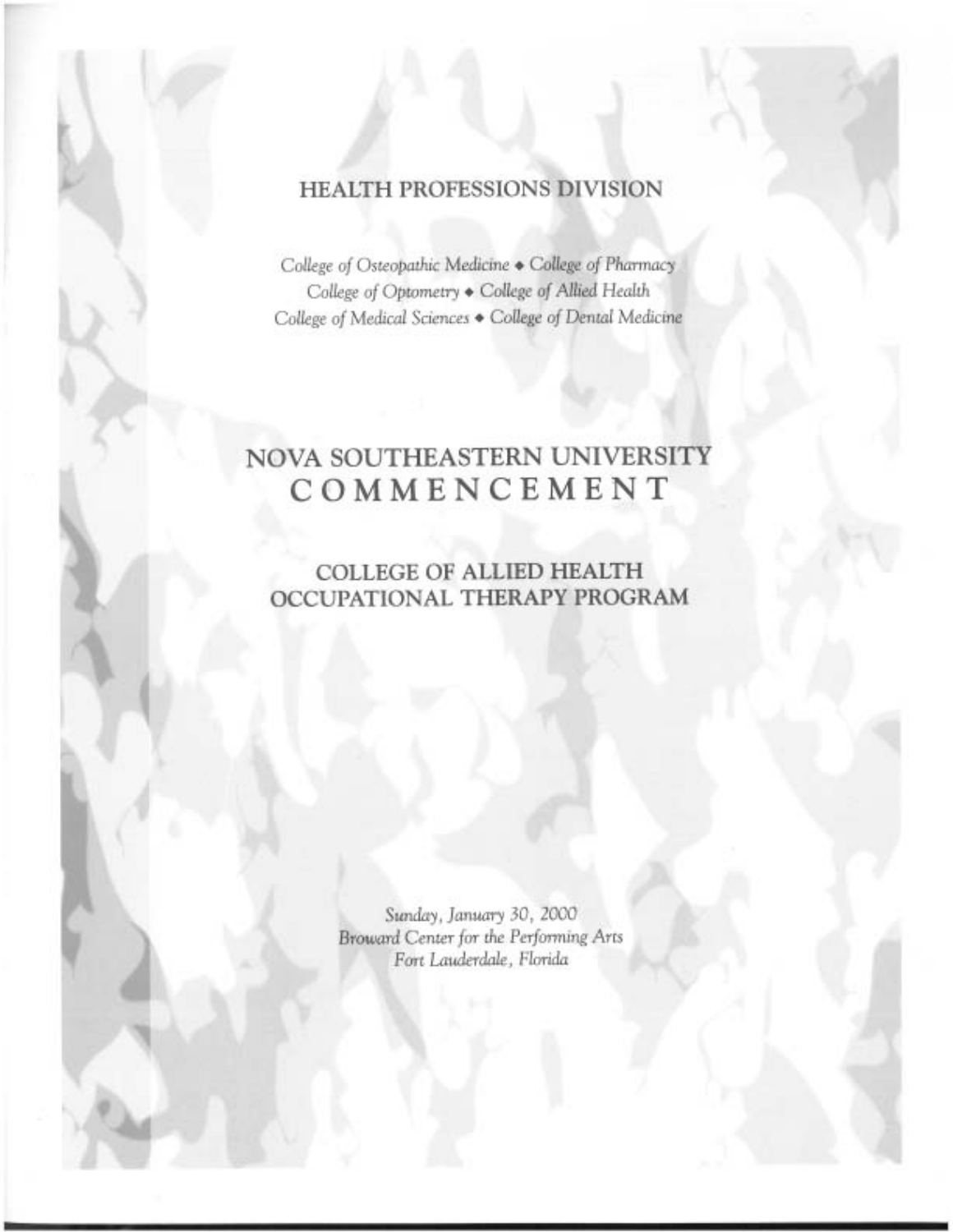### **BOARD OF TRUSTEES**

Robert A. Steele, Chairman Ray Ferrero, Jr., J.D., President August C. Paoli, J.D., Vice Chairman W. Tinsley Ellis, J.D., Secretary Ronald G. Assaf Howard Braverman, O.D. Harry A. Gampel Linda L. Gill William D. Horvitz Royal Flagg Jonas, J.D. Kenneth V. Knight Jack L. LaBonte Marshall B. Lytle, II Jorge Mas Santos Arnold Melnick, D.O. Joseph R. Millsaps David H. Rush Barry J. Silverman, M.D. Dr. Franklin L. Smith

Kay Smith Morton Terry, D.O., Chancellor R. David Thomas Jay M. Tischenkel, B.Sc., R.Ph. August Urbanek Sylvia Urlich, M.A. Zachariah P. Zachariah, M.D.

**Ex Officio**  Andrew DiBattista Bruce McAllister, J.D. J. Kenneth Tate William Vazquez, D.B.A. Abraham Fischler, Ed.D., President Emeritus

**Honorary Trustees**  Hamilton Forman Myron Segal, M.D. J. Wallace Wrightson

#### **BOARD OF GOVERNORS, HEALTH PROFESSIONS DIVISION**

Royal Flagg Jonas, J.D., Chairman Morton Terry, D.O., Chancellor Mervin E. Meck, D.O., Vice Chairman Morton J. Morris, D.O., J.D., Secretary Daniel Barkus, D.O., Treasurer Howard Braverman, O.D. Thomas F. Carney, D.O. Ray Ferrero, Jr., J.D., President Daniel M. Finkelstein, D.O. Rosebud Foster, Ed.D. Howard Neer, D.O.

Marcelino Oliva, D.O. Anthony Ottaviani, D.O., M.P.H. David H. Rush Sandra L. Schwemmer, D.O. Phillip L. Shettle, D.O. Barry J. Silverman, M.D. Robert A. Steele Sidney J. Stem, O.D. Jay M. Tischenkel, B.Sc., R.Ph. Robert Uchin, D.D.S. Sylvia Urlich, M.A.

**g** 

#### **ADMINISTRATION**

Ray Ferrero, Jr., J.D. President Morton Terry, A.B., D.O., M.Sc., F.A.C.O.I. Chancellor Frederick Lippman, B.Sc., R.Ph. Executive Vice Chancellor and Provost Marla Frohlinger, B.A., M.H.S.A. Vice Chancellor for Student Services and Professional Coordination Morton Morris, B.A., D.O., J.D., F.A.O.A.O., F.A.C.O.S., F.A.C.L.M. Vice Chancellor and Deputy Provost Stanley R. Cohen, B.S., M.Ed., Ed.D. Vice Provost Irving Rosenbaum, B.A., M.P.A., D.P.A. Assistant Vice Chancellor for Professional Affairs Sara Schoninger, B.S. Assistant Vice Chancellor for Marketing and Communications Don Simmons Assistant Vice Chancellor for Administration Jay M. Tischenkel, B.Sc., R.Ph. Director, Institutional Advancement Robert S. Oller, D.O. Chief Executive Officer, Health Care Centers

### **HEALTH PROFESSIONS DIVISION DEANS**

Anthony Silvagni, D.O., Pharm.D., M.Sc., F.A.C.O.F.P., Dean, College of Osteopathic Medicine William D. Hardigan, B.S., M.S., Ph.D., Dean, College of Pharmacy David S. Loshin, O.D., Ph.D., F.A.A.O., Dean, College of Optometry Raúl R. Cuadrado, S.B., B.S., M.P.H., Dr.P.H., Dean, College of Allied Health Harold E. Laubach, B.S., M.S., Ph.D., Dean, College of Medical Sciences Seymour Oliet, D.D.S., Dean, College of Dental Medicine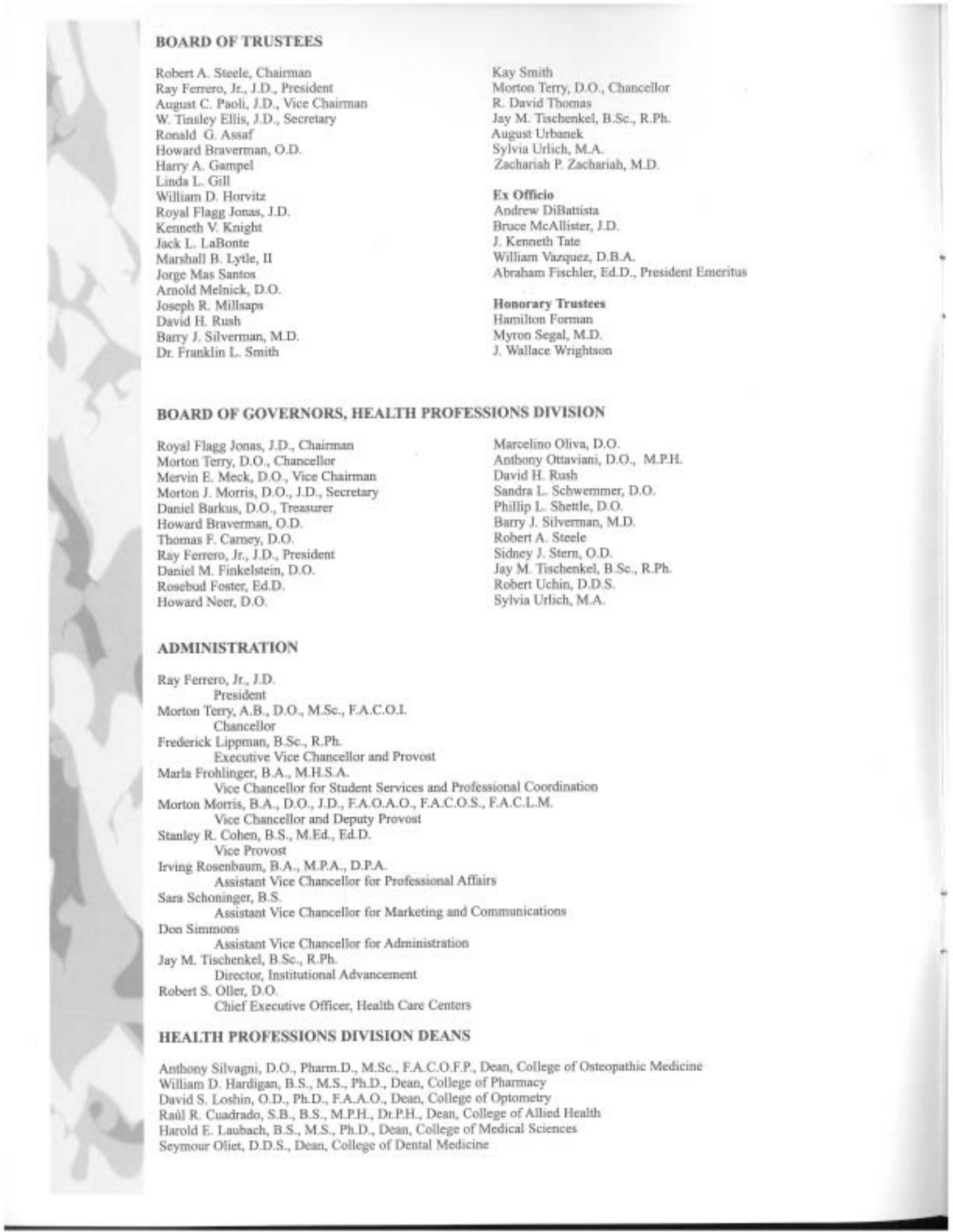## **COMMENCEMENT EXERCISES**

\* Academic Processional

|                                                         | Member                                             |
|---------------------------------------------------------|----------------------------------------------------|
|                                                         | <b>Board of Trustees</b>                           |
|                                                         | Marla Frohlinger, M.H.S.A.                         |
|                                                         | Vice Chancellor for Student Services               |
|                                                         | and Professional Coordination                      |
|                                                         | <b>Health Professions Division</b>                 |
|                                                         | Ray Ferrero, Jr., J.D.                             |
|                                                         | President                                          |
|                                                         | Nova Southeastern University                       |
|                                                         | Morton Terry, D.O.                                 |
|                                                         | Chancellor                                         |
|                                                         | <b>Health Professions Division</b>                 |
|                                                         |                                                    |
|                                                         | Executive Vice Chancellor and Provost              |
|                                                         | <b>Health Professions Division</b>                 |
|                                                         | Charles H. Christiansen, Ed.D., O.T.R., F.A.O.T.A. |
|                                                         | Dean                                               |
|                                                         | School of Allied Health Sciences                   |
|                                                         | University of Texas Medical Branch at Galveston    |
| Presentation of the Class                               |                                                    |
| Master of Occupational TherapyRaúl R. Cuadrado, Dr.P.H. |                                                    |
|                                                         | Dean, College of Allied Health                     |
|                                                         | Director, Public Health Program                    |
|                                                         | <b>Health Professions Division</b>                 |
|                                                         |                                                    |
|                                                         |                                                    |
|                                                         | Associate Dean, College of Allied Health           |
|                                                         | Director, Occupational Therapy Program             |
|                                                         | <b>Health Professions Division</b>                 |
|                                                         |                                                    |
| *Recessional                                            |                                                    |

\* Audience please stand



**ACADEMIC MARSHALLS**  *Lori T. Andersen, Ed.D.,* 0. *T.R. Nancy* 0. *Nashiro, Ph.D., o.T.R., FA.o.T.A.*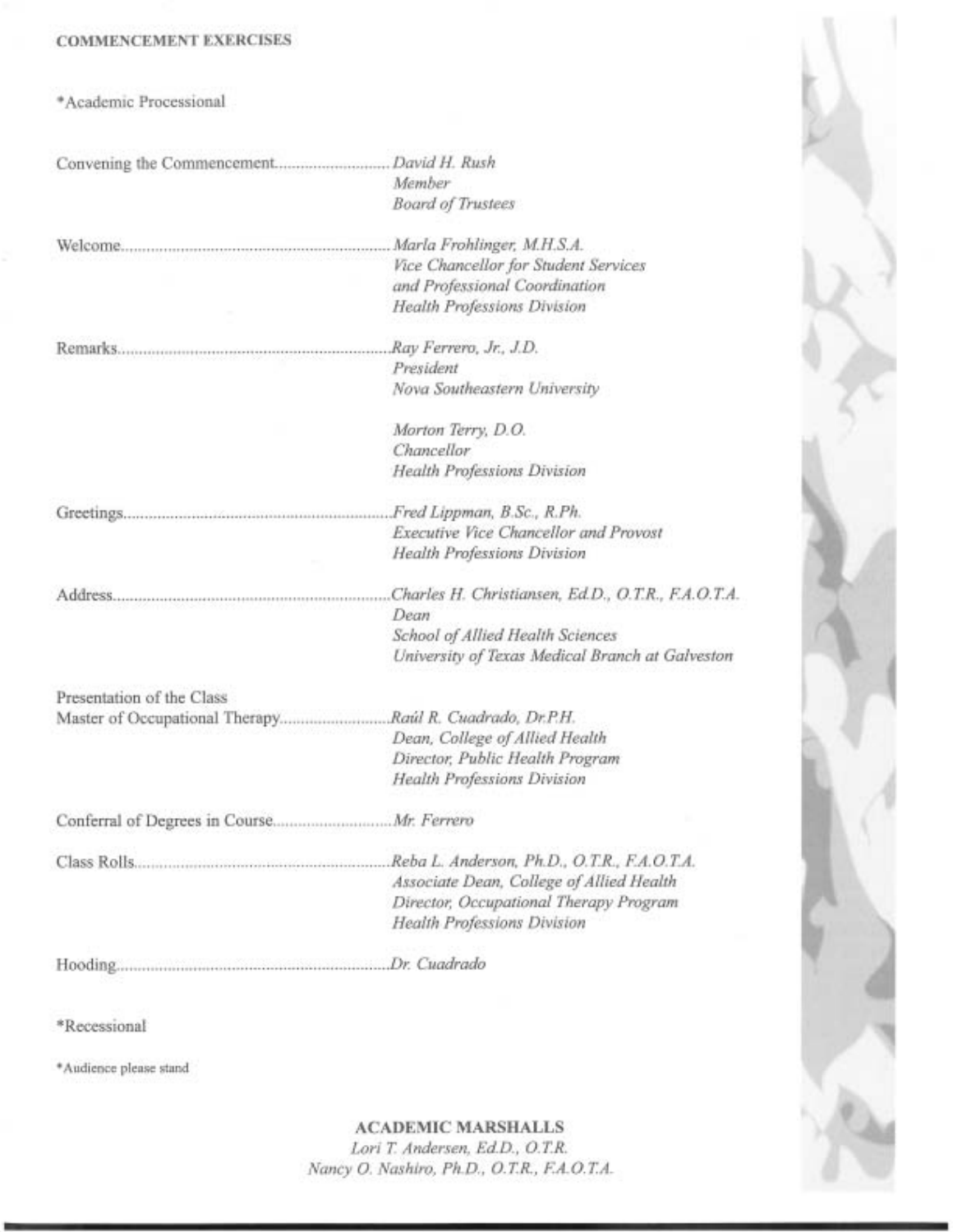## **CANDIDATES FOR THE DEGREE OF MASTER OF OCCUPATIONAL THERAPY**

Carrie Beth Abramowitz, Staten Island, NY B.A., State University College at Oneonta

\*Lenssa Aga, Orlando B.S., University of Florida

Shranita Ramesh Amin, Westchester, PA B.A., Bucknell University

\*Michelle Patricia Baker, Monsey, NY B.A., State University of New York at Buffalo

\*Martha B. Bear, Tampa B.A., University of Alabama

Andrea Darlene Bell, Lewes, DE B.S., University of Maryland

Leah Jane Benson, Coconut Creek B.A., Providence College

Andrea Michelle Berger, Wayne, NJ B.S., Syracuse University

Erika Renee Brodwyn, Boca Raton B.A., University of Florida B.S., University of Florida

Wendy Lea Brooks, Jacksonville A.A., St. John's River Community College

Jennifer Lynn Canning, Sunrise B.A., Georgian Court College

Valerie Cropper Carbone, Coral Springs A.A., Broward Community College

Sandra Patricia Christie, Miami A.A., Miami-Dade Community College B.S., Florida International University

\*Victoria Ann Cobb, Vero Beach B.S., University of Florida

Nicole Diann Comstock, Roper, NC B.A., University of North Carolina

\* Amber Renee Cooper, Hollywood B.S., University of Idaho

Michelle Christine Corton, Hialeah

\*Chantell Renee D'Avignon, North Lauderdale B.S., Florida State University

Jennifer Joy Davis, Sarasota B.S., Florida State University Jennie Irene Delli Fraine, Seminole A.A., St. Petersburg Junior College

Sean Michael Dennan, Miami B.S., University of Florida

Jennifer Mary Dolan, Williamstown, MA B.A., Providence College

Tanya Theresa Feddern, Davie B.A., Florida International University

Lois Gail Fetner, Lake Worth B.A., State University of New York at Albany

Gina Florez, Miami B.A., Florida International University

Thomas Bernard Foley, Lake Worth A.A., Palm Beach Community College B.S., University of South Florida

Valeri Lynn Galloway, Tequesta B.S., University of Central Florida

Oren Scott Ganz, Newark, DE B.A., University of Delaware

\*Deborah Beth Goldman, North Lauderdale B.S., Emory University

Ann Guerrero, Hollywood A.A., Broward Community College

\*Laura Ann Hastings, Hollywood B.A., University of California at Irvine

Belinda Hernandez, Hialeah B.S., Florida International University

Rachel Elizabeth Hester, Omaha, NE

Sherry Lynn Johns, Cooper City B.A., University of Central Florida

Ann Marie Jones, Mechanicsville, VA B.A., Catawba College

Rachel Rauch Jones, Baltimore, MD

Susan Abbey Kantor, Millburn, NJ B.S., University of Wisconsin

I1yse Ann Katz, Briarcliff, NY B.A., State University of New York at Albany

Seth Henry Kaufman, Sarasota B.A., Binghamton University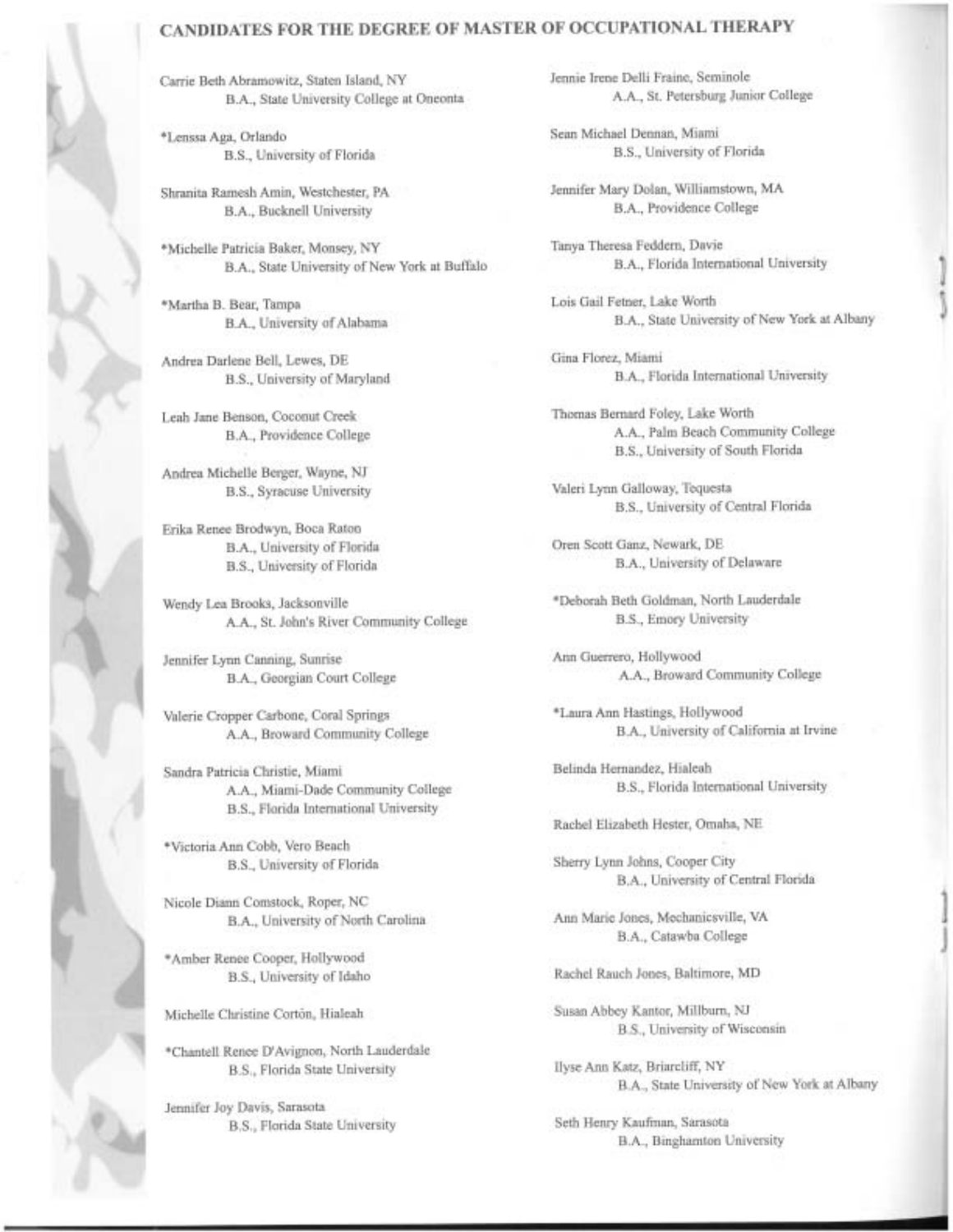Anna Knobel, Lincolnwood, IL B.A., University of Illinois at Chicago

Michele Kochtitzky, Tampa B.A., University of South Florida

Lisa Ann Kozden, Margate B.A., Muhlenberg College

Kristin Lee Lordan, North Marshfield, MA B.A., University of Massachusetts

Nicole C. Lorey, Coram, NY B.A., State University of New York at Plattsburgh

Jennifer Neysa Macagnone, Davie

Marilynn Martinez, Miami

\*Tina Michaelle McDonald, Perham, MN B.S., North Dakota State University

Linda Danielle Montreuil, Ft. Lauderdale B.A., Caldwell College

Gene Evelyn Moody, Sunrise

Daniel David Morrell, Taylor, PA A.A., Lackawana Junior College B.A., Wilkes University

Alicia Lynn Olenoski, Belleair B.A., Florida State University

Cynthia G. Pascual, Miami Beach B.A., Rollins College

Michele Pasqualetto, Pompano Beach B.S., Wagner College

Carina Alejandra Quaranta, North Miami Beach A.A., Broward Community College

\*Kristine Kay Reistetter, Cooper City

Heather Lyn Retske, Toledo, OH B.A., Ohio State University

Gretchen Louise Roberts, Highland Beach

Jessica Dawn Roberts, Davie B.S., University of Missouri

\*Lisa Jan Rodman, Plantation B.S., Florida State University

Bradley Charles Rummel, Ft. Mitchell, KY B.S., Nova Southeastern University

Portia Lea Sanchez, West Palm Beach B.S., Florida International University

Steven S. Sanford, North Miami Beach B.A., Florida State University

Jacqueline Santiago, Miami B.S., Florida International University \*Karen Marie Santillo, Wantagh, NY B.A., State University of New York at Oneonta

Andrea J. Siegel, Great Neck, NY B.S., Utica College of Syracuse University

Melissa Ann Slotwinski, Crete, IL

Sora Suslovich, Miami Beach B.S., Binghamton University

\*Rachel Lynn Traill, Stuart B.S., Florida State University

Tracie Ann Troxler, Bradenton B.A., University of Colorado

Heather Lynn VanDevelde, Monroe, MI B.S., Central Michigan University

Janice Karen Veronese, Miami B.A., Florida International University

Robin Larissa Wachs, Coconut Creek B.A., Florida Atlantic University

Adina Weltman, Beverly Hills, CA B.A., Maimonides College

Ryan Gerard White, Interlaken, NJ B.S., University of Scranton

Michael Anthony Zambelli, Deer Park, NY B.S., State University of New York at New Paltz College

### **\*Graduated with honors**

**All students listed are considered candidates for graduation pending completion of all academic requirements.** 

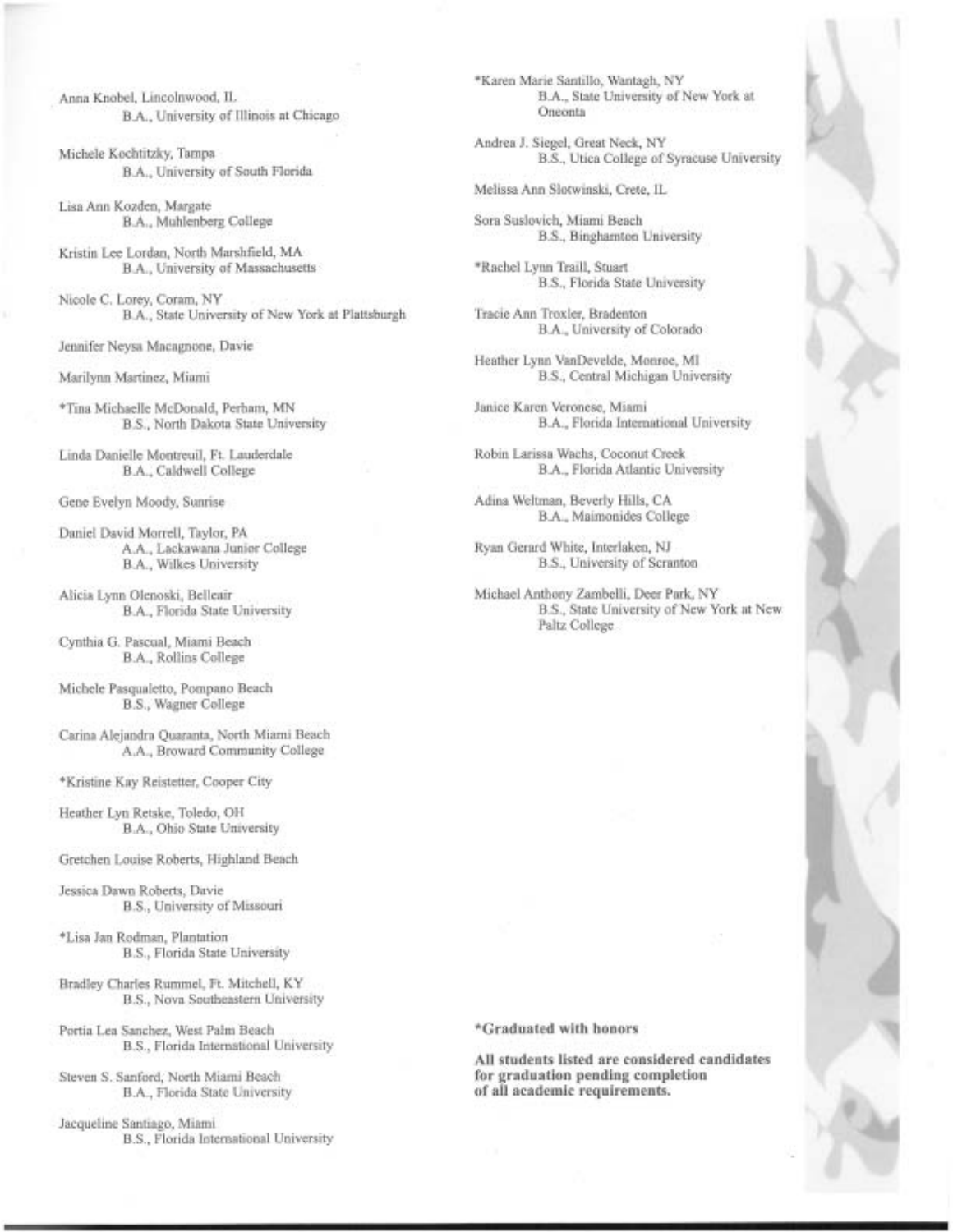

## **COMMENCEMENT SPEAKER**



**Charles H. Christiansen, Ed.D., O.T.R., F.A.O.T.A.** 

*Over the course of a distinguished career, Charles Christiansen has succeeded in attaining the ideal characteristics of an occupational therapist through his vital contributions to occupational therapy education, research, and clinical practice as well as his extensive community involvement.* 

*As the Dean and George T Bryan Distinguished Professor in the School of Allied Health Sciences at the University of Texas Medical Branch at Galveston, Dr. Christiansen continues to utilize his expertise and compassion on a daily basis in the service of his profession, students and patients.* 

*Dr. Christiansen is the founding editor of the Occupational Therapy Journal of Research and a senior editor and contributor to three major occupational therapy textbooks. His scholarly work in functional assessment, social models of interaction and adaptation, and organizational development and teamwork have made him an invaluable asset to numerous universities and clinics during his career, and his unique combination of scholarly and clinical*  expertise make him highly sought after as a consultant throughout the world. From 1988 to *1991, he assisted the government of Kuwait in the development of educational programs and rehabilitation services for its university and health care system, and he is currently Chairman , of the Board of Trustees of the Moody Independent School District.* 

*In* 1998, *Dr. Christiansen was awarded occupational therapy's highest academic honor, the Eleanor Clark Slagle Lectureship. Recognized throughout the profession for his scholarly and clinical achievements, Dr. Christiansen was named Occupational Therapist of the Year by the Texas Occupational Therapy Association in* 1984 *and was recently selected to receive the Meritorious Achievement Award of the American Occupational Therapy Foundation.*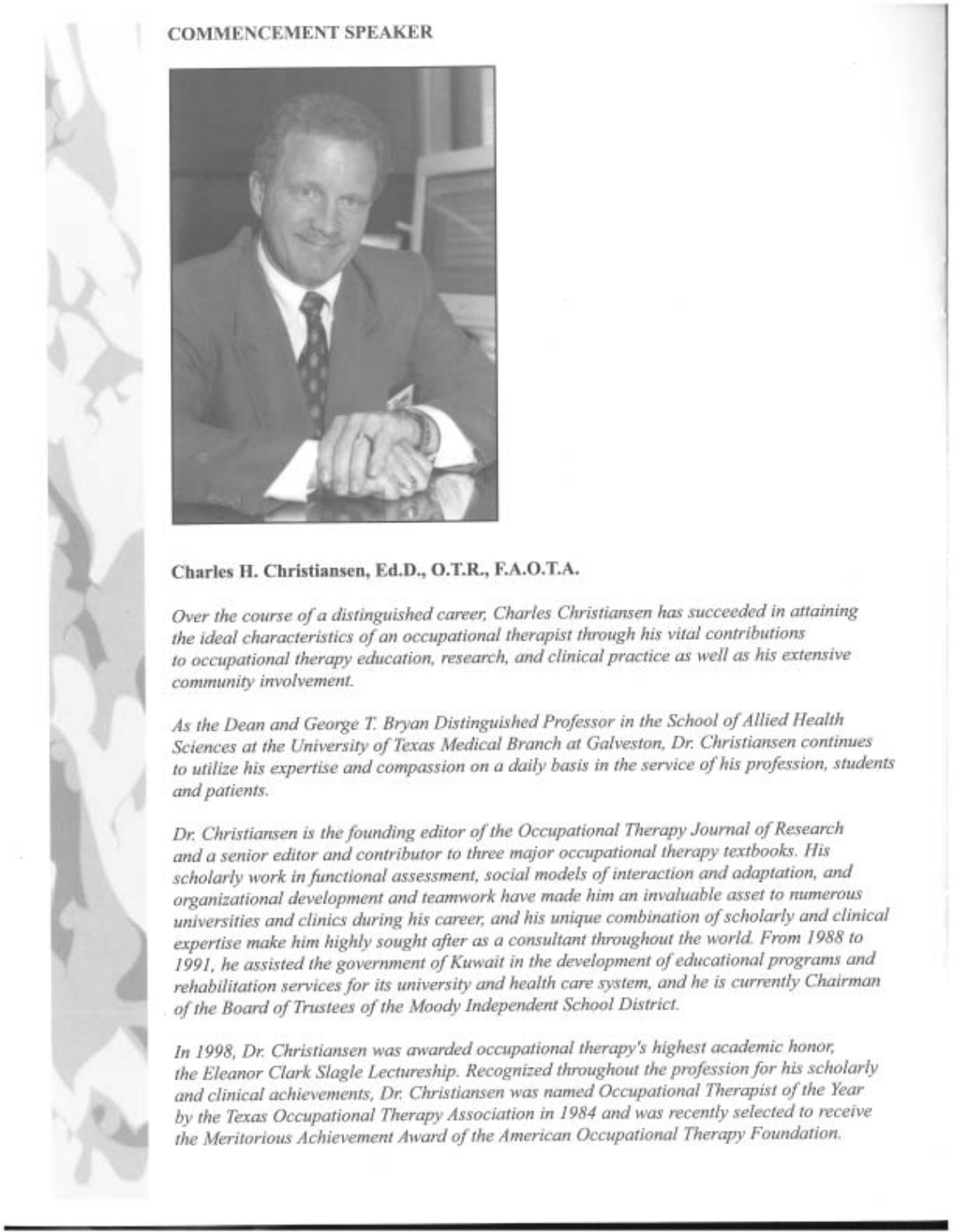## **ACADEMIC PROCESSION AND REGALIA**

*The Academic Processional is a longstanding tradition which originated in medieval universities in the eleventh and twelfth centuries. Attired in cap, hood and gown, the faculty would present itself and its students to the local community for inspection.* 

*The gown was originally thought to be worn for warmth, and to denote authority and privilege. Today, black is the color of the gown for all degrees, although variations represent the difference in the level of the degree.* 

*The medieval hood was worn as a protection from the elements, or used as a satchel to carry scrolls and books. The modern hood worn today is lined with satin in the colors of the institution conferring the degree (Nova Southeastern University colors are blue and gray). In addition, the hood is trimmed with*  various colors of velvet facing, each color representing the academic discipline in which the degree has been granted. Slate blue color has been designated *to represent the occupational therapy degree.* 

*The academic cap, at one time worn by freed Roman slaves, signifies the wearer's right to academic freedom and attests to the dignity endowed upon the wearer as well as the responsibility for maintaining the highest practical and ethical standards.*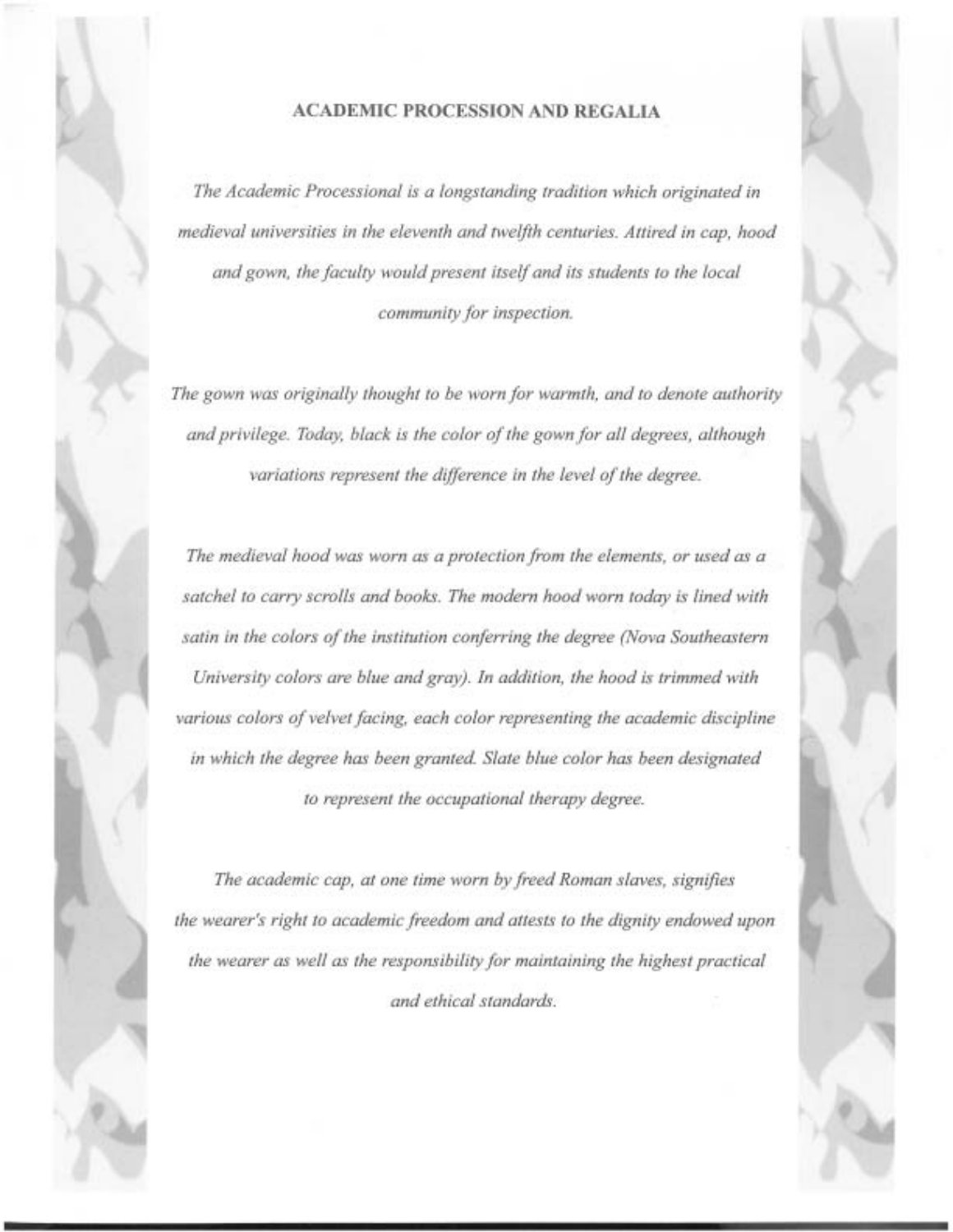